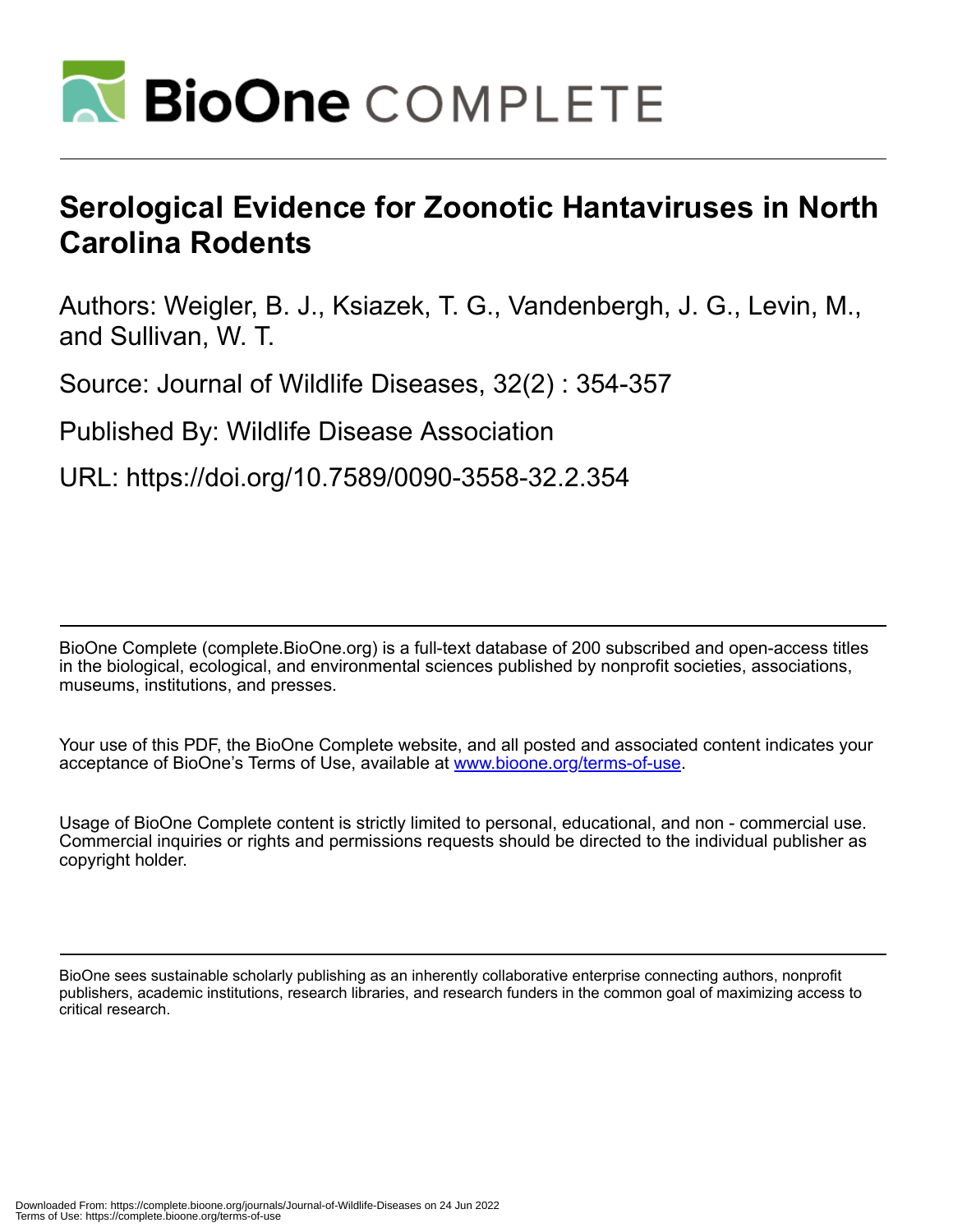## Serological Evidence for Zoonotic Hantaviruses in North Carolina **Rodents**

B. J. Weigler, ' T. G. Ksiazek, 2 J. G. Vandenbergh, 3 M. Levin, 4 and W. T. Sullivan<sup>3</sup> 'Department of Companion Animal and Special Species Medicine, College of Veterinary Medicine, North Carolina State University, Raleigh, North Carolina, 27606, USA; <sup>2</sup>Special Pathogens Branch, Division of Viral and Rickettsial Diseases, National Center for Infectious Diseases, Centers for Disease Control and Prevention, Atlanta, Georgia, 30333, USA; <sup>3</sup>Department of Zoology, North Carolina State University, Raleigh, North Carolina, 27695, USA; <sup>4</sup>Department of Epidemiology and Public Health, School of Medicine, Yale University, New Haven, Connecticut, 06510, USA

ABSTRACT: In a survey of seven species of wild rodents ( $n = 423$ ) collected between October 1993 and March 1994 from the three principal ecological biomes of North Carolina (USA), we found hantavirus antibodies in seven (2%) of 301 Peromyscus spp. Hantavirus antibodies were detected in P. leucopus and P. maniculatus captured from mountain and coastal island biomes. Three mice were positive for Sin Nombre virus, while four others had antibodies to Seoul virus or a related agent. Two mice serologically positive for Sin Nombre virus were collected from inside a private mountain domicile. We conclude that the risk of human exposure to hantaviruses in North Carolina resembles that for most other areas of the continental United States.

Key words: Hantavirus, Peromyscus spp., Sin Nombre virus, Seoul virus, serological survev. zoonotic diseases.

Sin Nombre virus (SNV) is a member of a group of newly recognized zoonotic hantaviruses that are enzootic in several North American sigmodontine rodent species. The SNV was first identified following an epidemic of unexplained adult respiratory distress syndrome that occurred in residents of the Four Corners area (Utah, Colorado, Arizona, New Mexico) of the southwestern United States in May 1993 (Nichol et al., 1993). At this writing, over 98 confirmed cases of hantavirus-related unexplained adult respiratory distress syndrome, presently designated hantavirus pulmonary syndrome (HPS), have been documented from 21 states, resulting in over 51 deaths from the disease (Centers for Disease Control and Prevention, 1994c). The human case-fatality rate associated with these novel agents is higher than that for all other known hantaviruses. Hantaviruses typically persist asymptomatically in their natural rodent reservoirs with chronic periods of virus shedding, despite the presence of specific antibodies to the agent. Most rodent-to-human transmission of hantaviruses has occurred via the respiratory route from virus-laden rodent urine, feces, and salivary excretions (Tsai, 1987). Aspects of the biology, epidemiology, and preventive measures for these agents have been recently reviewed (Weigler, 1995).

The SNV and related hantaviruses exist predominantly in Peromyscus maniculatus (deer mouse) throughout its range over most of the United States, excluding the Southeast (Childs et al., 1994). However, additional cases of HPS have occurred in the USA outside this habitat range, including one associated with a closely related virus detected in cotton rats (Sigmodon hispidus) in Florida (Centers for Disease Control and Prevention, 1994a) and another newly recognized hantavirus detected in autopsy specimens from a HPS fatality in Louisiana (Morzunov et al., 1995). Recent investigations following a case of HPS that occurred on Long Island, New York (USA) in January 1994 (Centers for Disease Control and Prevention, 1994b) led to serological and virological (Song et al., 1994) evidence for a hantavirus closely related to SNV apparently enzootic in certain New York P. leucopus (white-footed mouse) populations as well. Thus, it appeared that both of these *Peromyscus* spp., with their combined habitats spanning most areas of the continental United States, together play important roles in hantavirus epizootiology. An additional case of HPS recently was reported from a mountainous area of Virginia in the mid-Atlantic region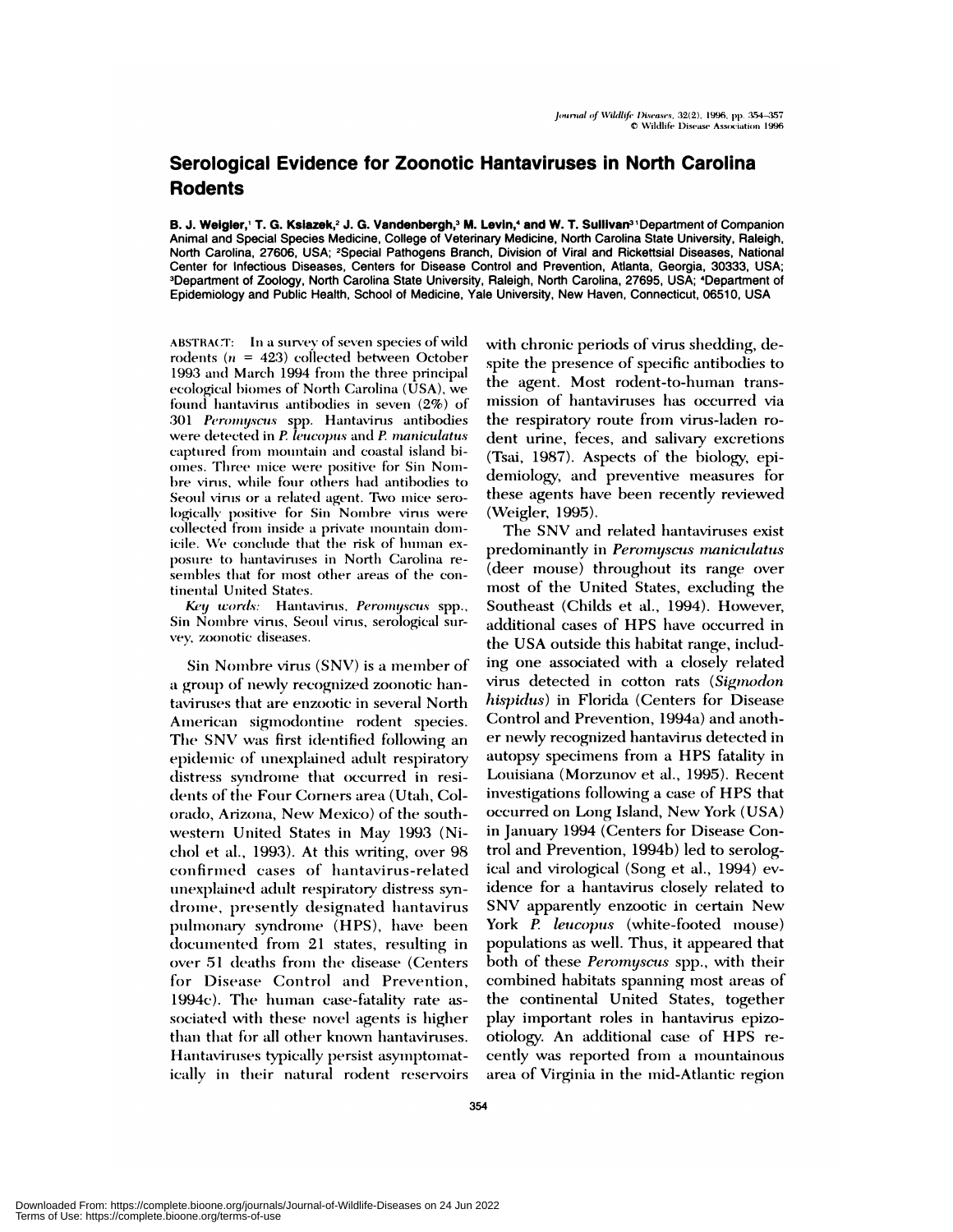of the continental USA ecologically contiguous with portions of North Carolina. Our objective was to determine whether serological evidence existed for hantaviruses in North Carolina wild rodents, including sympatric P. maniculatus and P. leucopus populations (Nowak, 1991).

Rodents in this survey were captured by use of live traps (H. B. Sherman Live-Trap Company, Tallahassee, Florida) and grain bait. Traps were placed approximately 1 hr prior to sundown and retrieved within 2 hr following sunrise the next morning. Trapping was done in counties representing the three principal ecological biomes (mountain, piedmont, and coastal island) of North Carolina. This included the counties of Buncombe  $(35^{\circ}45'N, 82^{\circ}30'W)$ , Henderson (35°25'N, 82°33'W), Jackson  $(35^{\circ}15'N, 83^{\circ}5'W)$ , and Yancey  $(35^{\circ}50'N,$  $82^{\circ}15'W$ ) together for the mountain biome; Wake (35°45'N, 78°40'W) for the piedmont biome; and Currituck (36°15'N, 75°47′W) for the coastal island biome. All captures were made between October 1993 and March 1994. Animal trapping and handling was performed humanely under conditions compliant with the provisions of federally recommended standards (Shaw, 1988).

Captured rodents were anesthetized using methoxyflurane (Pittman-Moore, Mundelein, Illinois, USA) to effect via the open drop method (Barry, 1972), bled via cardiac puncture, euthanized by cervical dislocation, and then frozen at  $-70$  C for future virological studies. Blood was heparinized to maximize the volume for testing, given the small amount of blood available for some species, frozen at  $-20$  C, and transported to the laboratory for testing within 90 days following rodent capture. Hantavirus antibody testing was performed in laboratories of the Special Pathogens Branch of the National Center for Infectious Diseases, U.S. Centers for Disease Control and Prevention, Atlanta, Georgia (USA). Heparinized whole blood specimens were tested for Immunoglobulin G (IgG) antibodies to SNV using a recombinant viral nucleocap-

TABLE 1. Distribution by sex and species of North Carolina wild rodent captures for hantavirus testing, October 1993 to March 1994.

| <b>Species</b>              | Male | Fe-<br>male | Total<br>$($ % ) $^{\rm a}$ |
|-----------------------------|------|-------------|-----------------------------|
| Mus musculus                | 15   | 16          | 31(7%)                      |
| Microtus pennsylvanicus     | 7    | 7           | 14 $(3%)$                   |
| Microtus pinetorum          | 29   | 18          | 47 (11%)                    |
| Oryzomys palustris          | 5    | 5           | $10(2\%)$                   |
| Peromyscus spp <sup>b</sup> | 136  | 120         | 256 (61%)                   |
| Peromyscus leucopus         | 25   | 20          | 45 (11%)                    |
| Sigmodon hispidus           | 8    | 12          | 20(5%)                      |
| <b>Totals</b>               | 225  | 198         | 423 (100%)                  |

<sup>a</sup> Total captured (percent of total rodent captures).

<sup>b</sup> Either *P. leucopus* or *P. maniculatus* in mountain regions where both species co-exist and are phenotypically similar.

sid protein enzyme linked immunosorbent assay (ELISA), in parallel with separate ELISAs employing the heterologous antigens of Seoul (SEOV) and Prospect Hill hantaviruses, as described by Feldmann et al. (1993). The ELISAs were performed in standardized 4-fold dilutions from 1:100 through 1:6400, where titers of  $\geq$ 1:400 were considered positive.

Sera were obtained from 423 rodents (seven species) captured from the three surveyed biomes (Table 1) during the study period. In the mountain biome, P. maniculatus and P. leucopus were reported as Peromyscus sp. because of their overlapping distributions and close phenotypic similarities in that region. Peromyscus *maniculatus* does not occur in other areas of North Carolina, in which case specific identity was possible. Antibodies to hantaviruses were detected in seven Peromyscus spp. captured on six different trapnights, including three SNV-positive and four SEOV-positive mice (Fig. 1). Two of these positive specimens (one SNV, one SEOV) originated from a coastal island biome where P. leucopus is the only resident species of *Peromyscus*. The remaining five positive specimens (two SNV, three SEOV) were *Peromyscus* spp. captured in three of four counties sampled from the mountain biome. No positive rodents were detected from the piedmont biome, but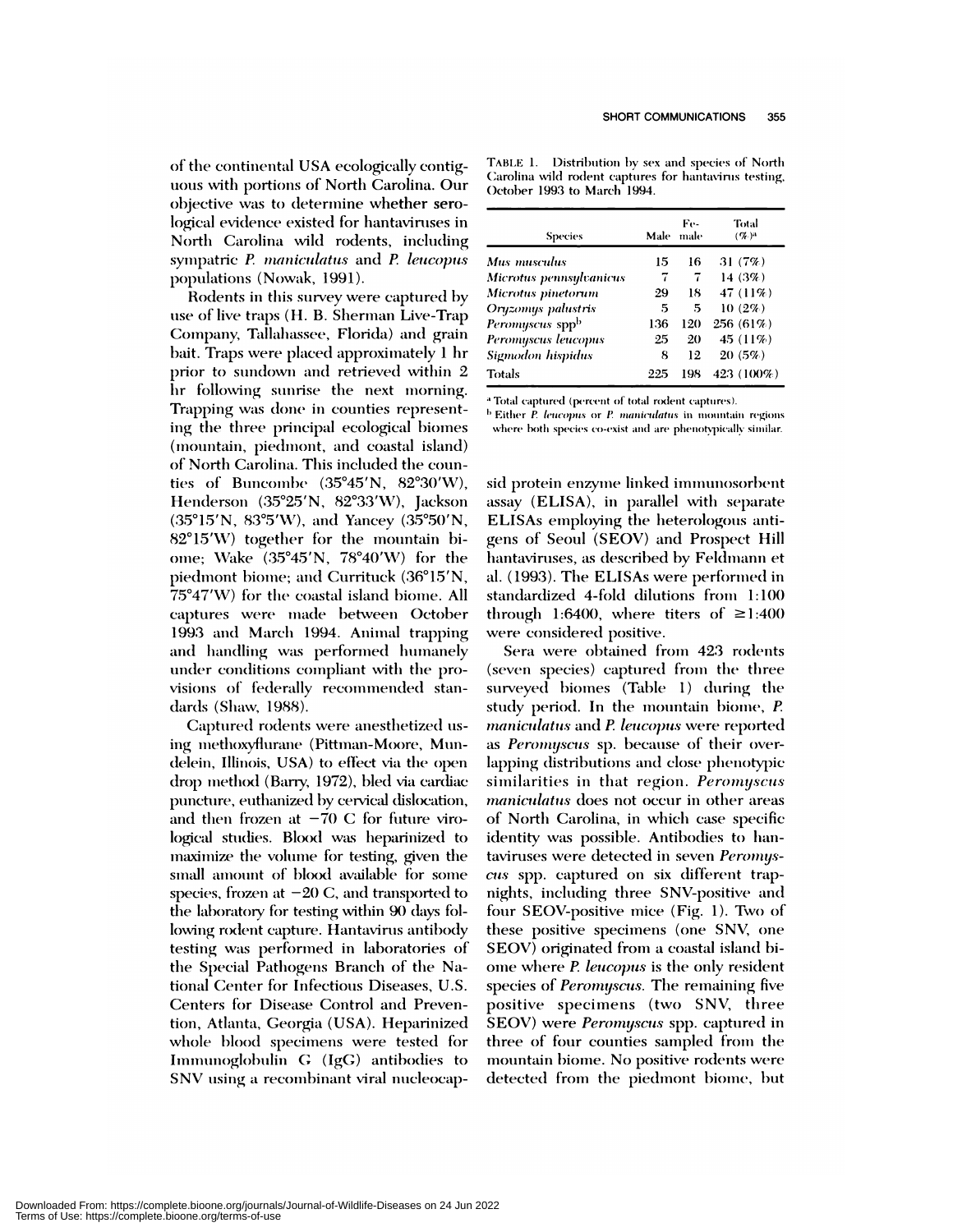

FIGURE 1. Hantavirus test results from wild-captured rodents  $(n = 423)$  by ecological biome of North Carolina, USA, October 1993 to March 1994. Abbreviations: SNV, Sin Nombre virus; SEOV, Seoul virus.

the small sample size limited our power to detect infected rodent populations, if they occurred there.

Unlike published results from other states following the 1993 epidemic of HPS (Childs et al., 1994), the prevalence of SNV antibodies in Peromyscus spp. in the present survey was extremely low, with only three (1%) of 301 Peromyscus spp. seropositive. However, two SNV-positive mice in the mountain biome originated from inside a private mountain residence; thus HPS could occur in North Carolina. Both hantavirus-positive coastal P. leucopus captures originated within 100 m of private households. We have observed that *Peromyscus* spp. occasionally move into structures surrounding human habitat in North Carolina. The finding of SEOV-positive Peromyscus spp. was not anticipated since it has been previously known only from Rattus spp. (Tsai et al., 1985). This result could be evidence for a newly-recognized host for SEOV, or perhaps antigenic cross-reactivity with as yet undescribed hantaviruses pre-existing in the region. Yamada et al. (1995) have noted occasional serological cross-reactivities to the nucleocapsid protein of SEOV in P. maniculatus experimentally infected with SNV and in wild captured specimens. Previous efforts to sequence genomic hantavirus RNA recovered from tissues of seropositive rodents have been successful (Elliott et al., 1994) and may help to clarify these ambiguities. On the basis of available nucleic acid sequence data, the zoonotic SNV-related agents described to date appear to be more closely related to Prospect Hill virus and Puumula virus than to SEOV or to prototypic Hantaan virus of the Asian continent (Spiropoulo et al.,  $1994.$ 

In summary, we observed serologic evidence for SNV infection among P. maniculatus and P. leucopus in mountain and coastal island biomes of North Carolina. This supports the hypothesis that both rodent species can act as reservoirs for zoonotic hantaviruses, at least in eastern regions of the United States (Song et al., 1994). Advances in molecular technology, along with heightened scientific interest in the novel agents, will undoubtedly help to recognize and characterize additional hantavirus variants in other rodent species across the North American continent. Improved awareness that many of these novel agents can present significant zoonotic health hazards should strengthen the importance of personal protective measures for individuals exposed to Peromyscus spp.